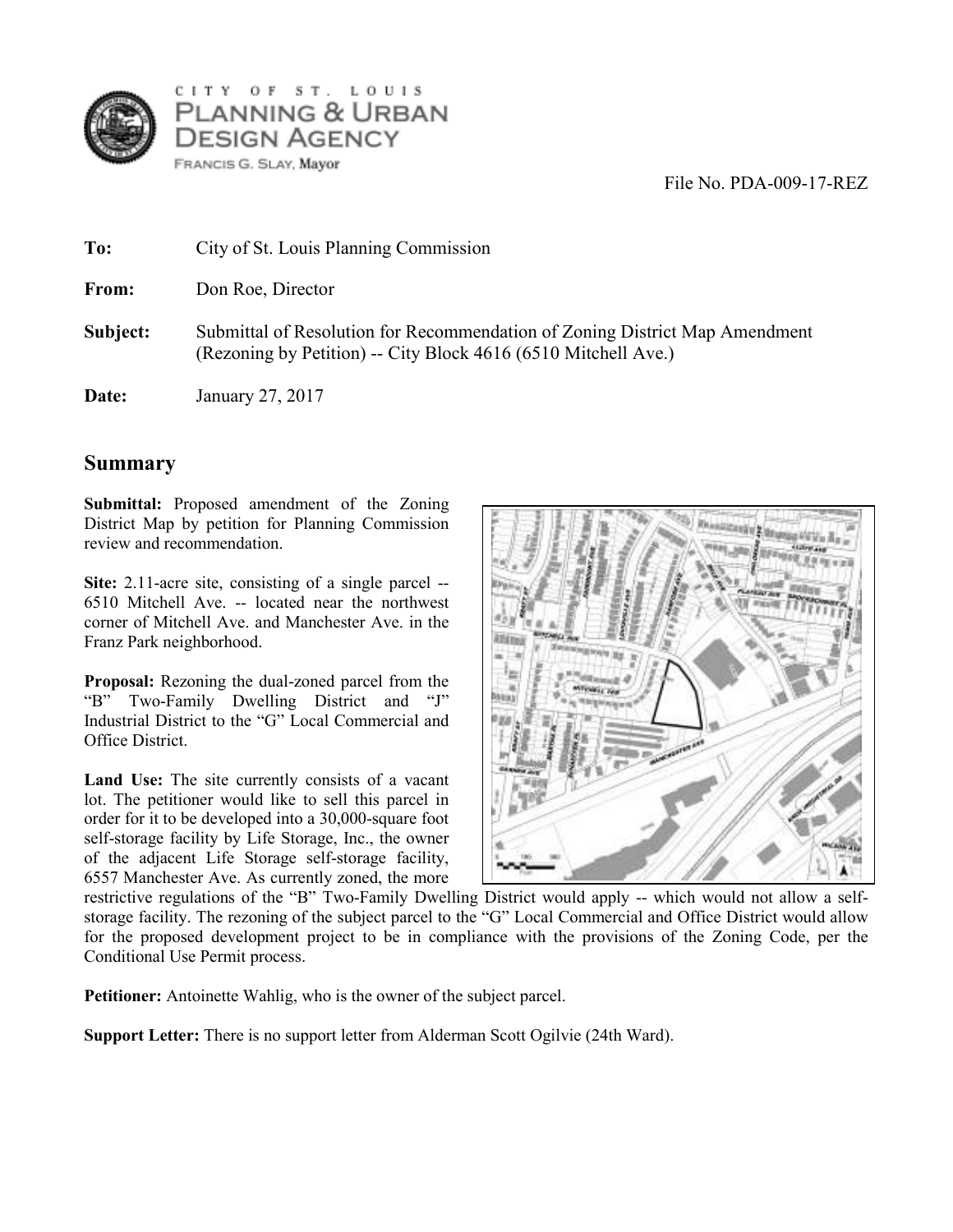## **Recommended Action**

That the Planning Commission finds the petition for the proposed Zoning District Map amendment for one parcel located in City Block 4616 -- 6510 Mitchell Ave. -- to be in conformity with the City's Strategic Land Use Plan and **recommends approval** to the City's Board of Aldermen.

## **1.0 Background**

- The rezoning site consists of a single parcel -- 6510 Mitchell Ave. -- that is approximately 2.11 acres in size. It is located near the northwest corner of Mitchell Ave. and Manchester Ave. in the Franz Park neighborhood.
- The rezoning site currently consists of a vacant lot. The rezoning site is currently zoned "B" Two Family Dwelling District and "J" Industrial District, with the "J" zoning district at the southern portion of the parcel (near Manchester Ave.) and the "B" zoning district at the northern portion of the parcel. The petitioner would like to sell this parcel in order for it to be developed into a two-story, 30,000-square foot, climate-controlled self-storage facility by Life Storage, Inc., the Buffalo-based owner of the adjacent Life Storage self-storage facility, located at 6557 Manchester Ave. (Until recently, the facility was named Uncle Bob's Self Storage.) As currently zoned, the more restrictive regulations of the "B" Two-Family Dwelling District would apply -- which would not allow a self-storage facility. The rezoning of the subject parcel to the "G" Local Commercial and Office District would allow for the proposed development project to be in compliance with the provisions of the Zoning Code, per the Conditional Use Permit process.
- A Conditional Use Permit public hearing will be conducted for the proposed self-storage facility due to its classification as a use similar to inside storage. A conditional use is different from a "use by right" in that it is not automatically approved in a certain zoning district. Such uses may present unique problems with respect to their location and relationship with potential adjacent land uses. Thus, a conditional use may be made compatible or appropriate by adding certain conditions to their development. A Conditional Use Permit can be approved if it meets several standards, including: "The use will not cause serious injury to the neighboring property by hindering use or reducing or impairing property values;" and "The use will complement or be compatible with the surrounding uses and will not have a negative impact on adjacent uses or community facilities;".
- A conceptual site plan and conceptual building elevations of the proposed self-storage facility were submitted by the petitioner's representative, Civil Engineering Design Consultants. As the site plan shows (see Exhibit "C"), the facility would be built on the southern portion of the rezoning site. According to the petitioner's representative, at this point in time, there is no proposed development for the northern portion of the rezoning site. The facility's vehicular entrance would be along Mitchell Ave. and would connect with the existing Life Storage self-storage facility. Surface parking would be provided at the eastern end of the rezoning site.
- The amendment proposes changing the zoning for the dual-zoned parcel from the "B" Two-Family Dwelling District and "J" Industrial District to the "G" Local Commercial and Office District. As Exhibit "A" shows, most of the parcels facing Manchester Ave. are zoned either "J" Industrial District or "K" Unrestricted District, while most parcels in the Franz Park neighborhood are zoned "A" Single-Family Dwelling District.
- The petitioner is Antoinette Wahlig. She and Louise Nolan are the owners of the subject parcel, as well as three small vacant lots -- 6507, 6511 and 6515-21 Manchester Ave. -- that face Manchester Ave., as well as a parcel at the northeast corner of Manchester Ave. and Mitchell Ave. The petitioner is represented by Civil Engineering Design Consultants.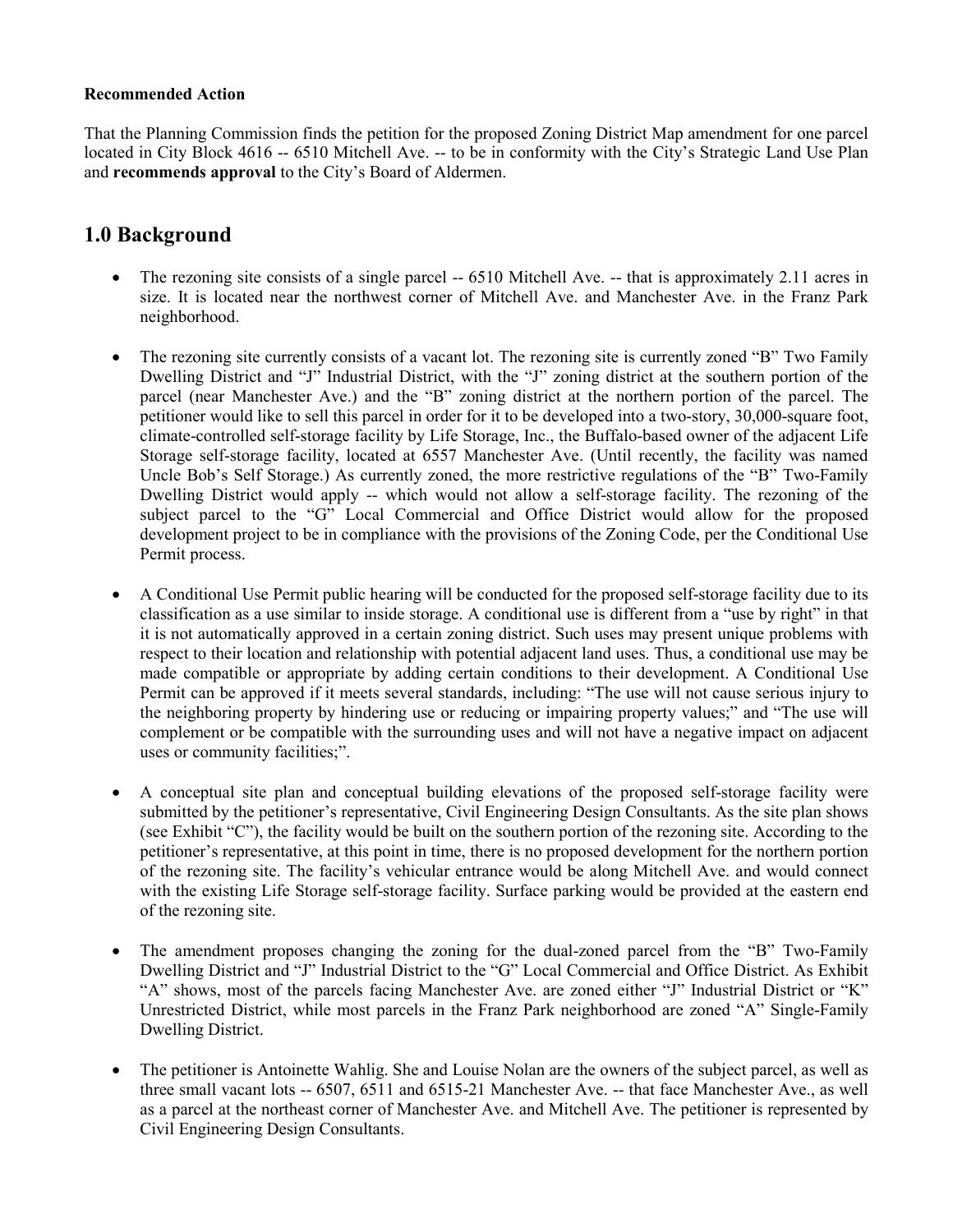- Existing land uses adjacent to the rezoning site primarily include industrial and commercial uses along Manchester Ave. and low-density residential uses north of Manchester Ave. In addition to the previously referenced Life Storage self-storage facility, 6557 Manchester Ave., adjacent businesses on the north side of Manchester Ave. include Vince Jacks Iron & Metal Company Inc., 6609 Manchester Ave.; Colombo's Cafe & Tavern, 6487 Manchester Ave.; Restaurant Depot, 6455 Manchester Ave.; and Tech Electronics, 6437 Manchester Ave. On the south side of Manchester Ave. is St. Louis Marketplace, a former big-box shopping center which has lost most of its large stores and is trying to reposition itself by attracting other types of commercial uses. Single-family homes and other low-density residential uses are the primary land uses located north of Manchester Ave. The back yards of six single-family homes that face the 1900 block of Mitchell Ter. are located immediately adjacent to the rezoning site. Photos of the rezoning site and adjacent areas are included in Exhibit "E".
- In its rezoning petition (see Exhibit "B"), the petitioner states as its Grounds for Petition: "Rectify dual zoning of property"
- The City's Zoning Administrator cites in the attached letter (Exhibit "D") that: "Given that the proposed rezoning would allow for the reuse of a vacant underutilized parcel and provide for a viable new business in the immediate area; that by rezoning subject property would bring it into conformity with the Zoning Code; and that good zoning practices work toward the elimination of improper zoning designations, there is a basis established that a less restrictive zoning classification would be appropriate and would enhance the general welfare of the City." She further states that: "It is the recommendation of the Zoning Administrator that the subject parcel in City Block 4616 (6510 Mitchell Ave.) be rezoned to the "G" Local Commercial and Office District only."

## **2.0 Comments**

PDA staff has reviewed the proposed amendment of the Zoning District Map for a single parcel located at 6510 Mitchell Ave. and recommends approval of the rezoning to the "G" Local Commercial and Office District. This recommendation is based on the reasons cited in the Zoning Administrator's letter and the proposed rezoning's conformity with the City's Strategic Land Use Plan.

The Strategic Land Use Plan designates the majority of the rezoning site -- at the southern end of the rezoning site, where the proposed selfstorage facility would be constructed -- as an Opportunity Area (OA), with a smaller portion - at the northern end of the rezoning site, where there is no proposed development at this time - designated as a Neighborhood Development Area (NDA). The OA Strategic Land Use Category is defined as: *"Key underutilized locations where the use of the land is in transition. Location and site characteristics of these areas offer particular challenges/opportunities that could be advantageous to a range of development activity. This designation is intended to be flexible and* 



Naiphborhood Preservation Area Neighborhood Development Area Neighborhood Commercial Area Regional Commercial Area Recreational and Open Space Preservation

Business/Industrial Preservation Area Business/Industrial Development Area Institutional Preservation and Development Area Specialty Mixed Use Area Coportunity Area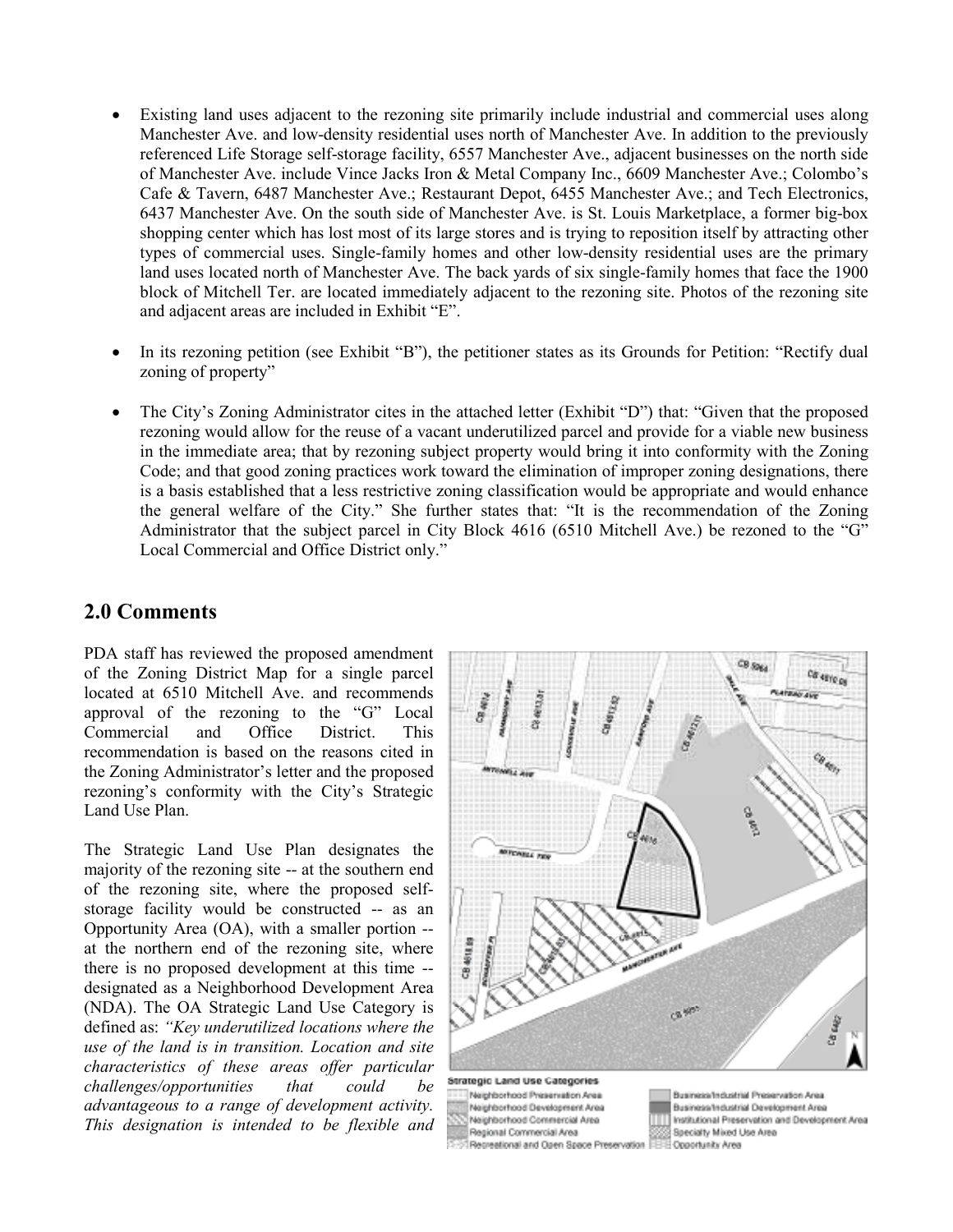*specific development proposals will be entertained as they present themselves."*

The proposed rezoning would facilitate the development of a two-story, 30,000-square foot, climate-controlled self-storage facility. The rezoning site's designation as an Opportunity Area is understandable because it is an underutilized site that is located near and could accommodate a variety of land uses -- industrial, commercial and residential. The designation provides for flexibility and an opportunity for various types of development to be considered. Although a self-storage facility may not necessarily be an ideal use for the site, the Conditional Use Permit process will provide an opportunity for the use to be made more compatible with the adjacent land uses. Thus, the proposed rezoning is in conformity with the City's Strategic Land Use Plan.

## **2.1 Public Input**

 The Board of Aldermen's Housing, Urban Development and Zoning (HUDZ) Committee will conduct a public hearing as part of the legislative process.

A Conditional Use Permit public hearing will be conducted for the proposed use.

## **2.2 Previous Commission Action**

At its June 1, 2016 meeting, the Planning Commission adopted SLUP Amendment #16 – Part 2. This amendment focused on changing Strategic Land Use Categories from Opportunity Area to other land use categories for sites throughout the City. One of these changes was changing the land use category for the northern portion of the rezoning site from Opportunity Area (OA) to Neighborhood Development Area (NDA).

## **2.3 Requested Action**

 Section 26.92.010 of the City of St. Louis Revised Code requires that any amendment or change in the boundaries or regulations of the Zoning Code shall be initiated by motion of the Planning Commission or by the filing of a petition with the Zoning Administrator by the owner or owners of the property within the district.

 City of St. Louis Ordinance #64687, Section 8, Sub-Paragraph 1 states that the Planning Commission shall be the official planning agency for the City. It shall also be the zoning commission for the City and perform all functions required by applicable state law to be performed by a municipal zoning commission.

City of St. Louis Ordinance #64687, Section 8, Sub-Paragraph 4 states that the Planning Commission shall recommend changes in the zoning ordinances and zoning district maps to the Board of Aldermen. No ordinance changing the zoning ordinances and zoning district maps shall be adopted over the negative recommendation of the Planning Commission, unless approved by a majority vote of all members of the Board of Aldermen.

## **Requested Recommendation**

That the Planning Commission finds the petition for the proposed Zoning District Map amendment for one parcel located in City Block 4616 -- 6510 Mitchell Ave. -- to be in conformity with the City's Strategic Land Use Plan and **recommends approval** to the City's Board of Aldermen.

**\_\_\_\_\_\_\_\_\_\_\_\_\_\_\_\_\_\_\_\_\_\_\_\_\_\_\_\_\_\_\_\_\_\_\_\_\_\_\_\_\_\_\_\_\_\_\_\_\_\_\_\_\_\_\_\_\_\_\_\_\_\_\_\_\_\_\_\_\_\_\_\_\_\_\_\_\_\_\_\_\_\_\_\_**

 $\_$  , and the set of the set of the set of the set of the set of the set of the set of the set of the set of the set of the set of the set of the set of the set of the set of the set of the set of the set of the set of th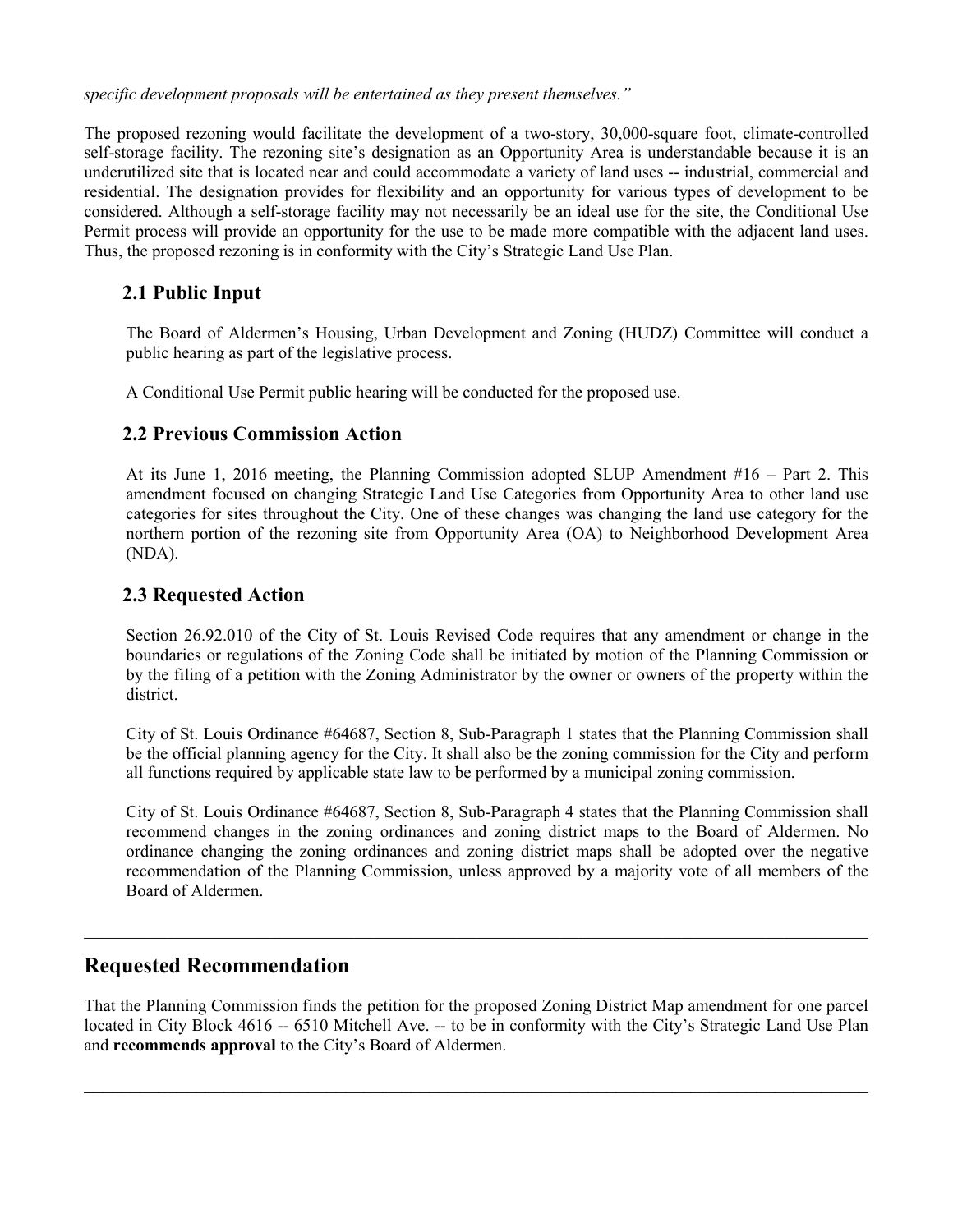## NOW, THEREFORE, BE IT RESOLVED BY THE CITY OF ST. LOUIS PLANNING COMMISSION AS FOLLOWS:

- 1. The petition for the amendment of the Zoning District Map (to the "G" Local Commercial and Office District) for one parcel (known as 6510 Mitchell Ave.) located in City Block 4616 is hereby found to be in conformity with the City's Strategic Land Use Plan.
- 2. The petition for the amendment of the Zoning District Map (to the "G" Local Commercial and Office District) for one parcel (known as 6510 Mitchell Ave.) located in City Block 4616 is hereby recommended for approval.
- 3. The Director of the Planning and Urban Design Agency is hereby directed to notify the City's Board of Aldermen of this recommendation.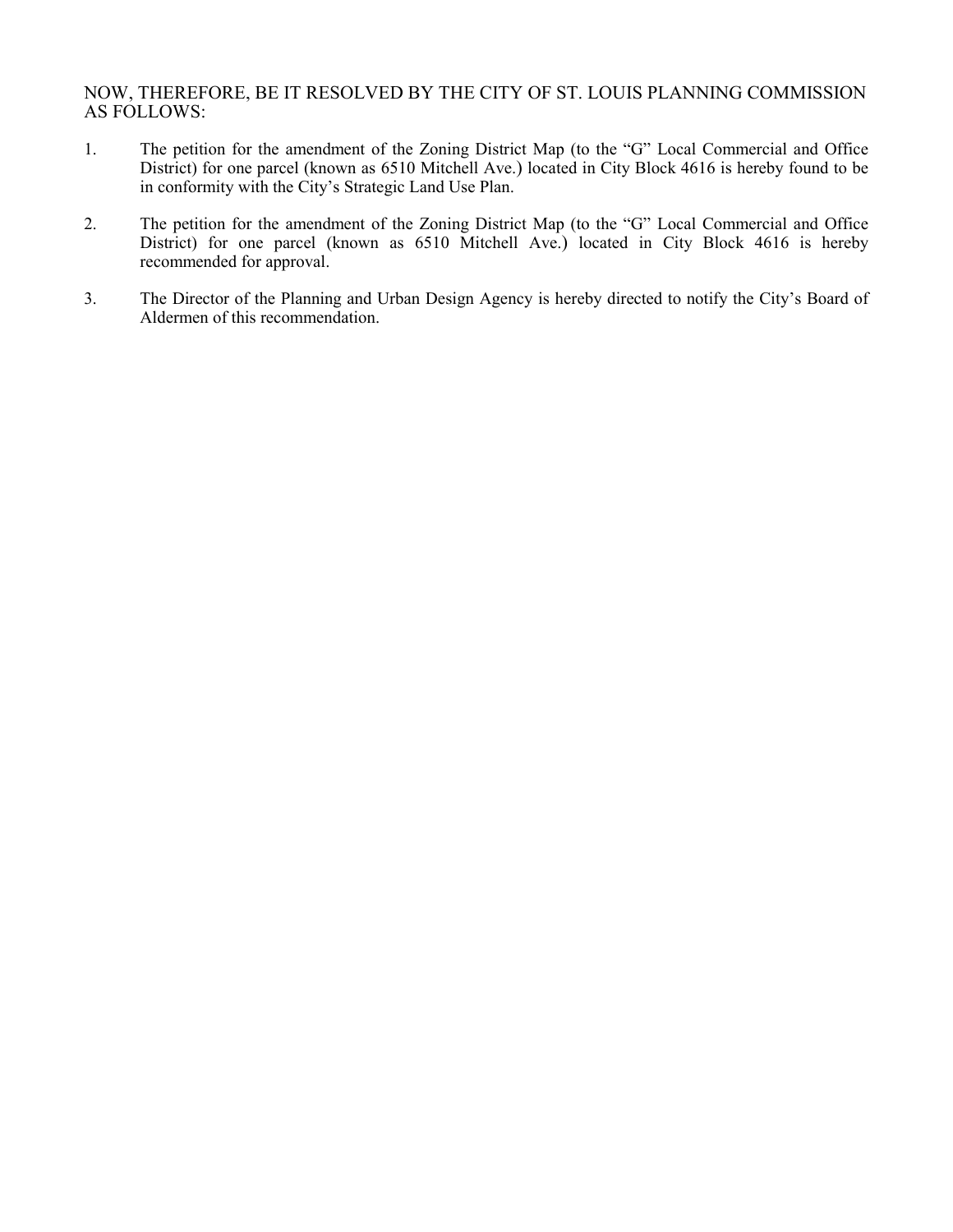# **EXHIBIT A DISTRICT MAP**



## **Current Zoning District**

V)

- A Single-Family Dwelling District
	- **B Two-Family Dwelling District**
	- C Multiple-Family Dwelling District
	- D Multiple-Family Dwelling District
	- E Multiple-Family Dwelling District
	- F Neighborhood Commercial District
- G Local Commercial District
	- H Area Commercial District 58
	- I Central Business District
	-
	- J Industrial District
		- K Unrestricted District
		- L Jefferson Memorial District
- Rezoning Area
- Rezoning Petition from "B"/"J" to "G"
- PDA-009-17-REZ

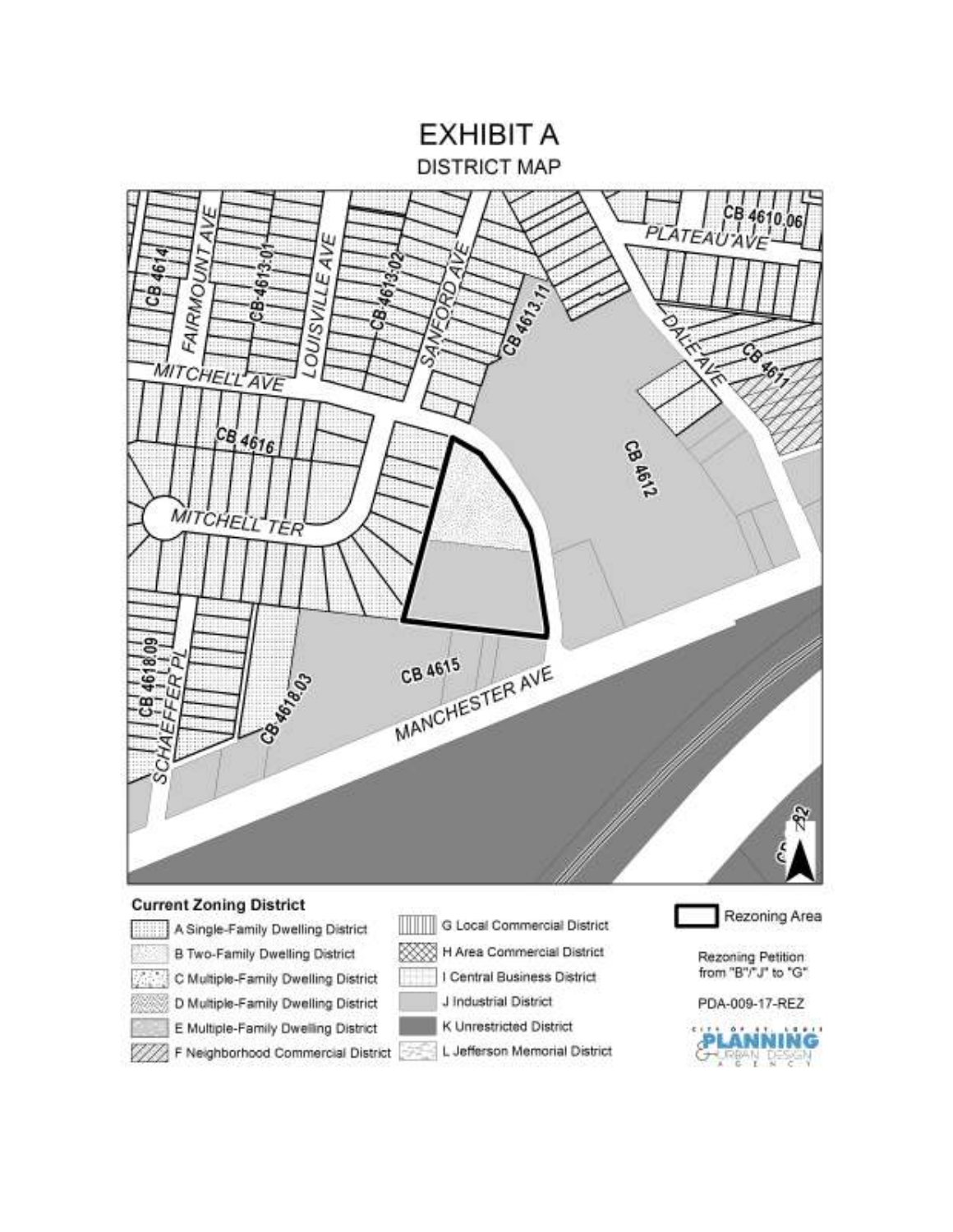|   | PETITION FOR ZONING AMENDMENT (REZONING)                                                                                                                                                                                                             |
|---|------------------------------------------------------------------------------------------------------------------------------------------------------------------------------------------------------------------------------------------------------|
|   | CITY OF ST. LOUIS                                                                                                                                                                                                                                    |
|   |                                                                                                                                                                                                                                                      |
|   | Potitioner's Name Antoinette Wahlig                                                                                                                                                                                                                  |
|   | Contact Name (If above is a firm/an organization) experience and contact the control of the contact of the contact of the contact of the contact of the contact of the contact of the contact of the contact of the contact of                       |
|   | Address 8500 Maupin Road, Grubville, MO 63041                                                                                                                                                                                                        |
|   | Phone 636.274.7205 Fax N/A Bmail twahlig@hotmail.com                                                                                                                                                                                                 |
|   |                                                                                                                                                                                                                                                      |
|   | A complete Legal Description of Property to be Rezoned is required, use additional sheets if necessary (you<br>may also attach any plant, conceptual drawings or proposals which you feel may aid in the evaluation of<br>whirveguess), see attached |
|   | Address(es) including street number(s) / name(s) of Property(s) to be Rezoned                                                                                                                                                                        |
|   | 6510 Mitchell                                                                                                                                                                                                                                        |
|   | Parcel No. 46160004400<br>City Block No. 4616                                                                                                                                                                                                        |
|   | J and B<br>G<br>To<br>Requested Zone/FBD Change From                                                                                                                                                                                                 |
|   | (Fut specific scelag displot or PIID Zeas)<br>(let toxalds aoning district or PBD Zeee)                                                                                                                                                              |
|   | The following can be listed or mapped on additional sheets:                                                                                                                                                                                          |
|   | Vacant<br>Present Use of Property(s)                                                                                                                                                                                                                 |
|   | Intended Use of Property(s) Climate controlled self storage                                                                                                                                                                                          |
|   | Rectify dual zoning of property<br>Grounds for Petition                                                                                                                                                                                              |
|   | Are you the owner of the property described? Yes<br><b>Automotive Secrets</b><br>٠                                                                                                                                                                   |
|   | If not, what is your logal interest in the property? N/A<br>٠                                                                                                                                                                                        |
|   | ۰.<br>The owner(s)-of-record of the petitioned property according to the City of St. Louis Assessor's                                                                                                                                                |
|   | Records is(are) known as Louise Nolan and Antoinette Wahlig                                                                                                                                                                                          |
|   | If you are NOT the owner(s)- of-record of the pelitioned property you are <u>REQUIRED</u> , to submit the<br>Affidarit on Page 4, for each of the owner(x)- of- record of the petitioned property and it MUST be<br>notarized.                       |
|   | untoinette letarlie<br>$12 - 27 - 2016$                                                                                                                                                                                                              |
|   | Date Filed<br>Signature(s) of Petitioner(s)                                                                                                                                                                                                          |
|   | Received and deemed complete by Zoning on 12/19/16.                                                                                                                                                                                                  |
|   | City of St. Louis, Office of the Zoning Administrator<br>Room 400, City Hall, St. Louis, MO 63103                                                                                                                                                    |
|   | Revised: 6/19/13                                                                                                                                                                                                                                     |
| з |                                                                                                                                                                                                                                                      |
|   |                                                                                                                                                                                                                                                      |

Ú.

an Experience and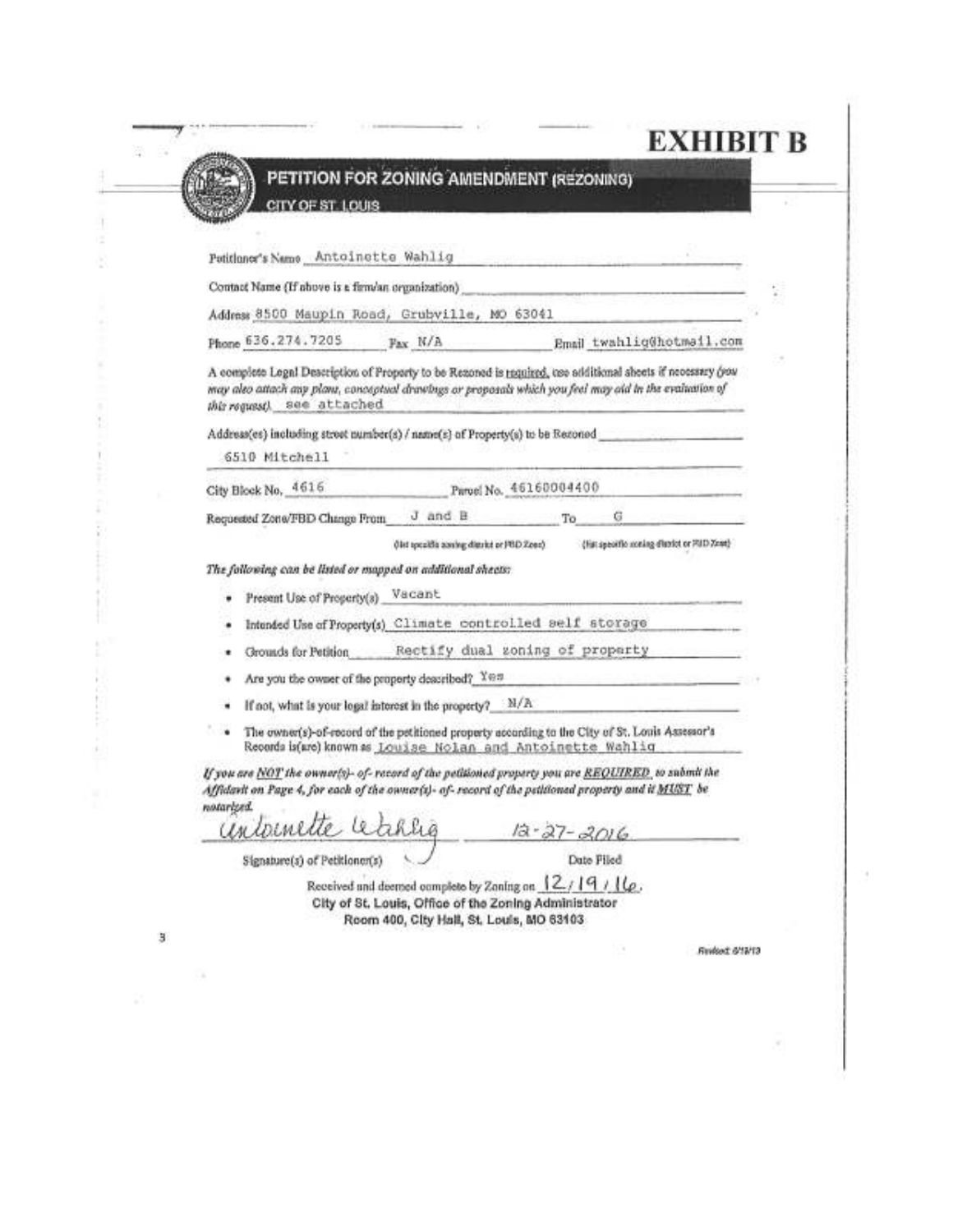| RVEYING                                                                                         | 11402 Gravois Road, Suite 200 St. Louis, MO 63126<br>Phone: (314) 729-1001 Fax: (314) 729-1044                                                                                                                   | COMPANY, | INC                                                            |
|-------------------------------------------------------------------------------------------------|------------------------------------------------------------------------------------------------------------------------------------------------------------------------------------------------------------------|----------|----------------------------------------------------------------|
| Marty L. Marter<br>MO PLS 2501 / IL PLS 3591<br>Michael S. Blansit<br>MO PLS 2364 / IL PLS 3538 | <b>LAND DESCRIPTION</b>                                                                                                                                                                                          |          | David J. Nanger PLS 2002014104<br>James R. Bube PLS 2003013172 |
|                                                                                                 | Lot 47 of Mitchell Terrace in City Block 4616 as recorded in Plat Book 28<br>Page 23 of the City of St. Louis records and described as follows:                                                                  |          |                                                                |
|                                                                                                 | Beginning at the Northern most corner of said Lot 47 of Mitchell Terrace on<br>the Southwest line of Mitchell (40'w) Avenue:                                                                                     |          |                                                                |
| distances:                                                                                      | Thence along said Mitchell (40'w) Avenue the following courses and                                                                                                                                               |          |                                                                |
| feet and an arc length of 125.86 feet;                                                          | Southeasterly along the arc of a curve to the right having a radius of 200.00                                                                                                                                    |          |                                                                |
| point of curvature;                                                                             | South 23 Degrees 24 Minutes 04 Seconds East a distance of 102.90 feet to a                                                                                                                                       |          |                                                                |
| and an arc length of 84.62 feet;                                                                | Southerly along the arc of a curve to the right having a radius of 200.00 feet                                                                                                                                   |          |                                                                |
|                                                                                                 | South 00 Degrees 50 Minutes 30 Seconds West a distance of 192.56 feet;                                                                                                                                           |          |                                                                |
| the South line of said Lot 47;                                                                  | South 14 Degrees 17 Minutes 45 Seconds West a distance of 18.84 feet to                                                                                                                                          |          |                                                                |
|                                                                                                 | Thence along said South line of Lot 47 North 73 Degrees 35 Minutes 30<br>Seconds West a distance of 326.08 feet to the Northwest line of said Lot 47;                                                            |          |                                                                |
|                                                                                                 | Thence along said Northwest line of Lot 47 North 25 Degrees 00 Minutes 00<br>Seconds East a distance of 428.45 feet to the point of beginning and<br>containing 91,728 square feet or 2.106 acres, more or less. |          |                                                                |
|                                                                                                 |                                                                                                                                                                                                                  |          |                                                                |
| Page 1 of 1                                                                                     |                                                                                                                                                                                                                  |          | $-19 - 2016$                                                   |

whether clear a

ļ

¥, ï  $\frac{1}{2}$ 

ł. ŧ

 $\frac{1}{2}$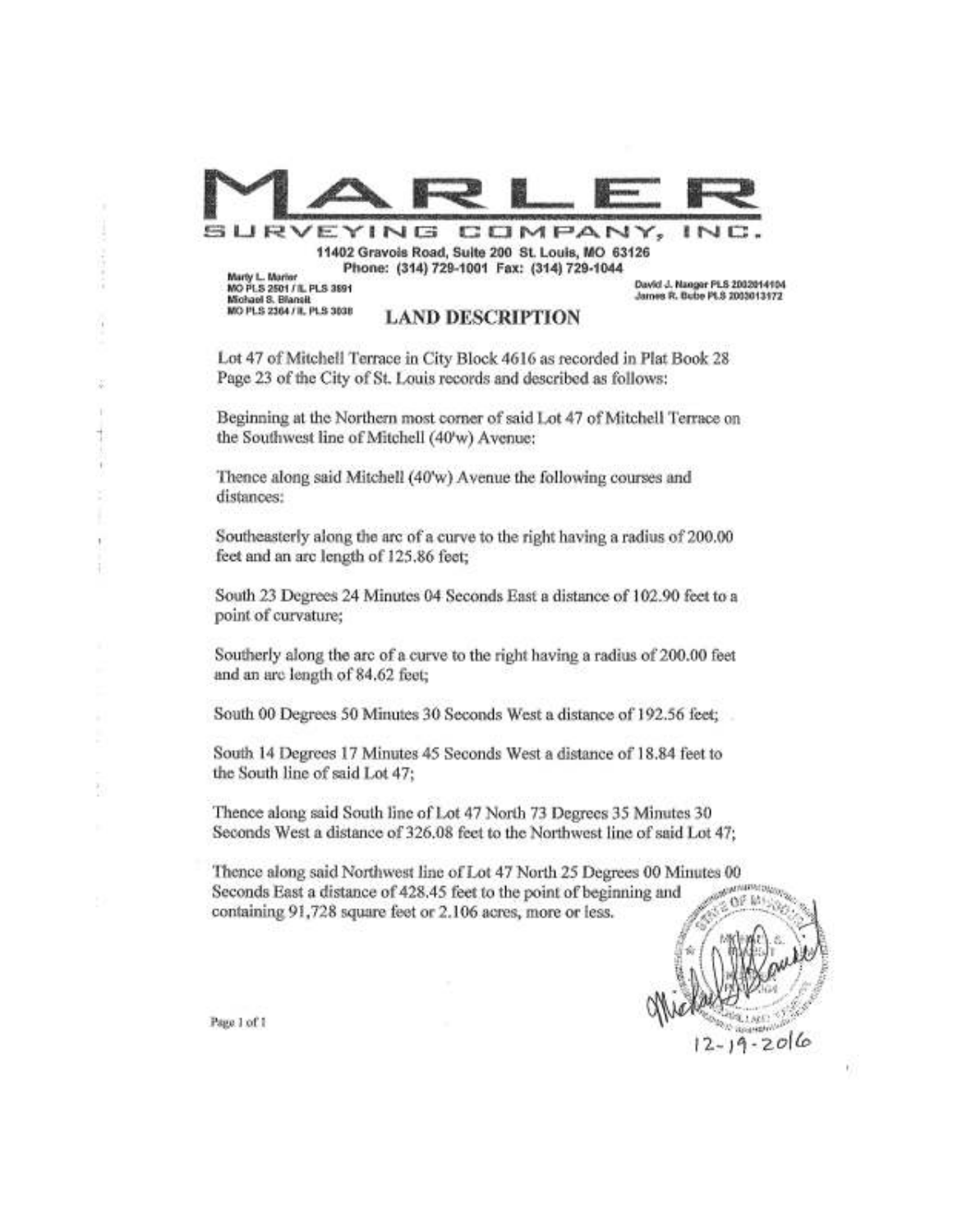

÷,

# **EXHIBIT C**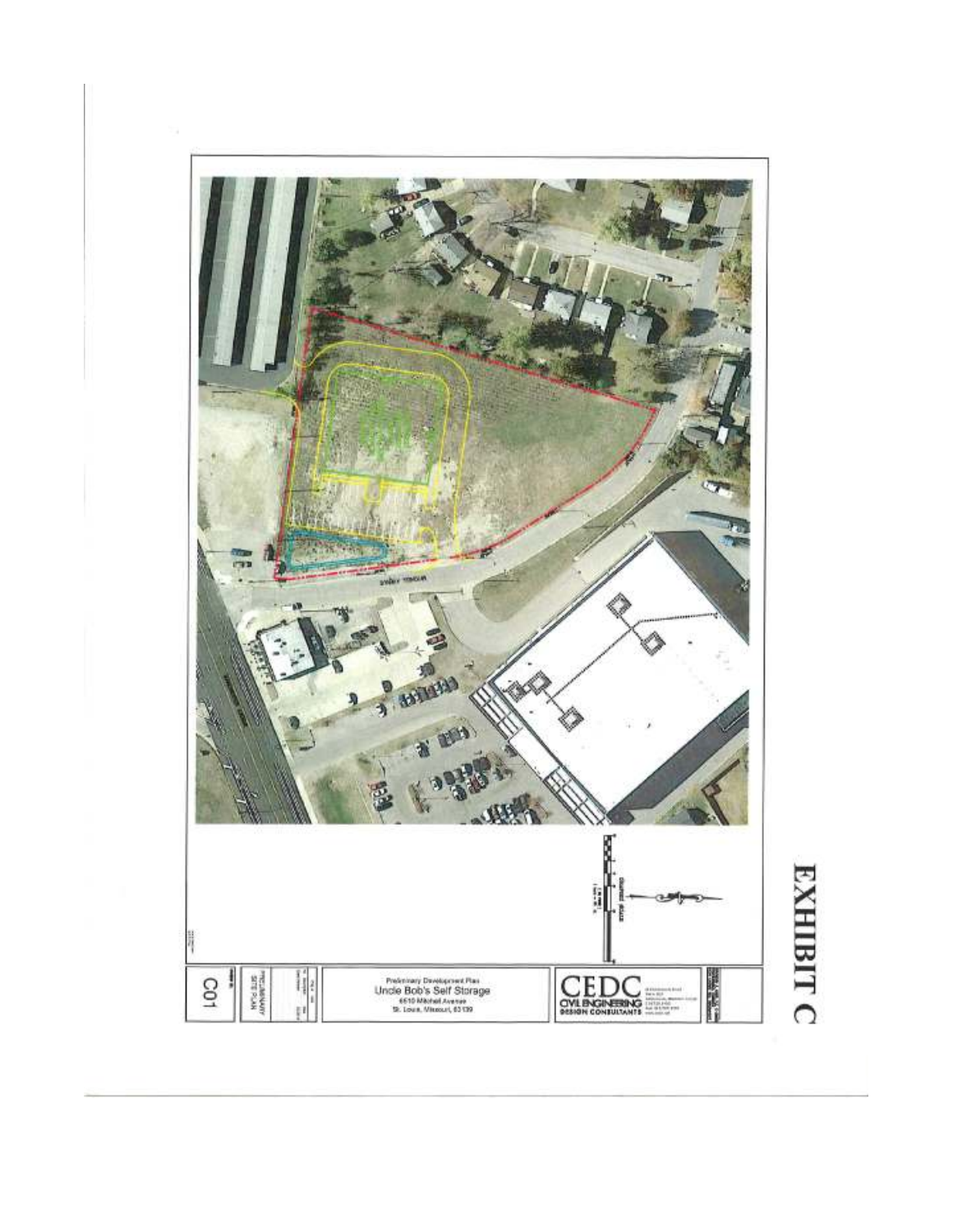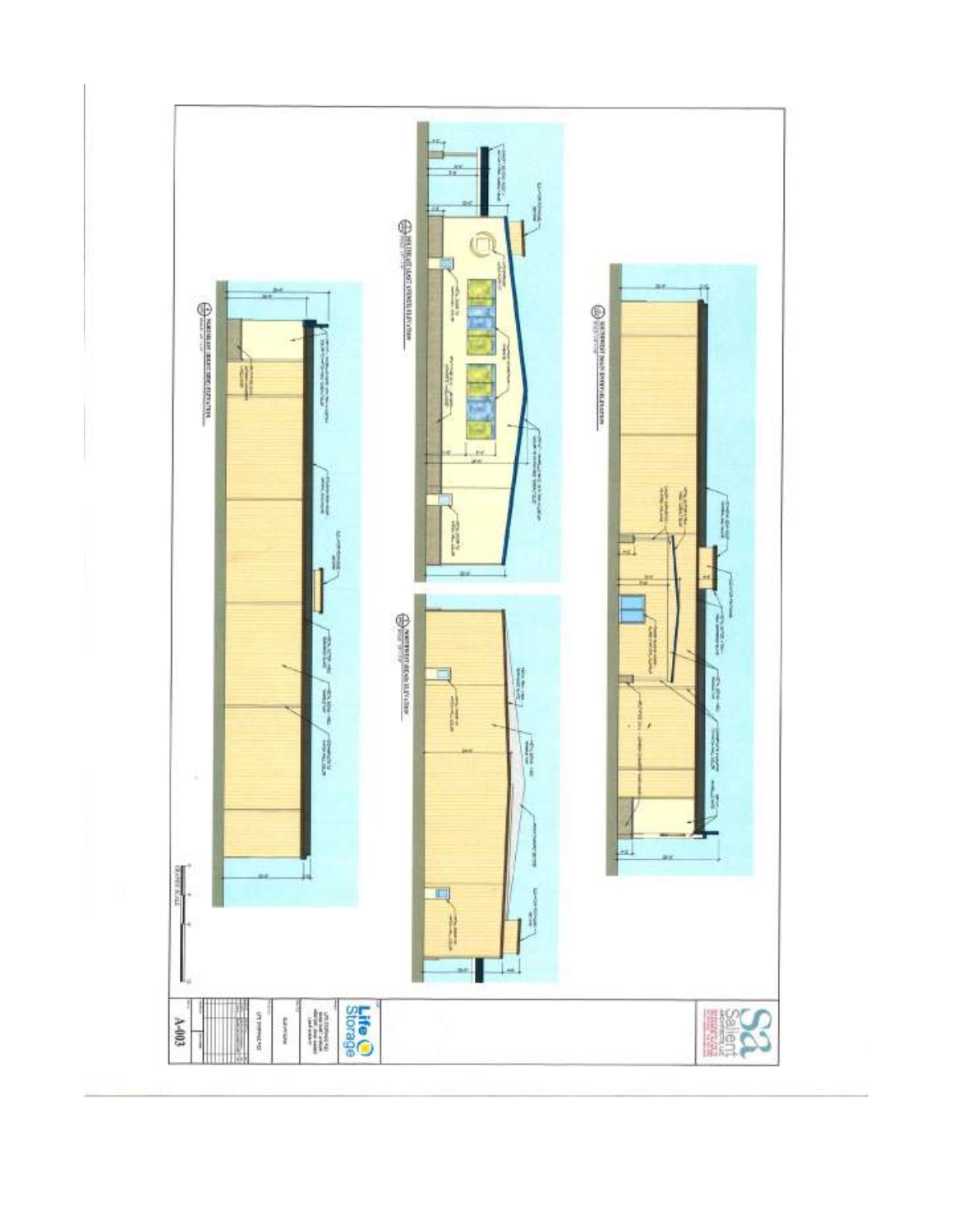

**RICHARD GRAY** DIRECTOR OF PUBLIC SAFETY

# City of St. Louis

DEPARTMENT OF PUBLIC SAFETY DIVISION OF BUILDING AND INSPECTION FRANCIS G. SLAY **MAYOR** 



FRANK OSWALD BULDING COMMISSIONER

| TO:             | <b>City of St. Louis Planning Commission</b>                                   |  |  |
|-----------------|--------------------------------------------------------------------------------|--|--|
| FROM:           | Mary Hart Burton, Zoning Administrator                                         |  |  |
| <b>SUBJECT:</b> | Rezoning - Franz Park Neighborhood - City Block 4616 (6510 Mitchell<br>Avenue) |  |  |
| DATE:           | January 4, 2017                                                                |  |  |

### **INITIATION:**

Ms. Antoinette Wahlig, the Owner of Record for the above referenced parcel in city block 4616, petitioned the Zoning Administrator as provided for in Chapter 26.92 of the 1994 Revised Code of the City of St. Louis, to change the Zoning District Map of the City in the Franz Park Neighborhood. Specifically, the petition focused on one (1) parcel in city block 4616, known as 6510 Mitchell Avenue and zoned both, "B" Two-Family Dwelling District and "J" Industrial District. The subject parcel is located entirely in the 24th Ward of the City of St. Louis.

### **PURPOSE:**

The request is based on the Petitioner's desire to bring the zoning of this parcel of land into conformance with its intended new use. The Petitioner proposes to sell this parcel in order for it to be developed into a 20,000 square foot; two-story climate controlled self storage facility by the same individuals who own the adjacent Uncle Bob's Self Storage. As zoned, both "B" Two-Family Dwelling District and "J" Industrial District, the more restrictive regulations of the "B" Two-Family Dwelling District apply and the project would not be allowed as proposed. However, a rezoning of the parcel to the "G" Local Commercial and Office District would allow for the proposal to be in compliance with the provisions of the Zoning Code, per the Conditional Use process.

Given that the proposed rezoning would allow for the reuse of a vacant underutilized parcel and provide for a viable new business in the immediate area; that by rezoning subject property would bring it into conformity with the Zoning Code; and that good zoning practices work toward the elimination of improper zoning designations, there is a basis established that a less restrictive zoning classification would be appropriate and would enhance the general welfare of the City.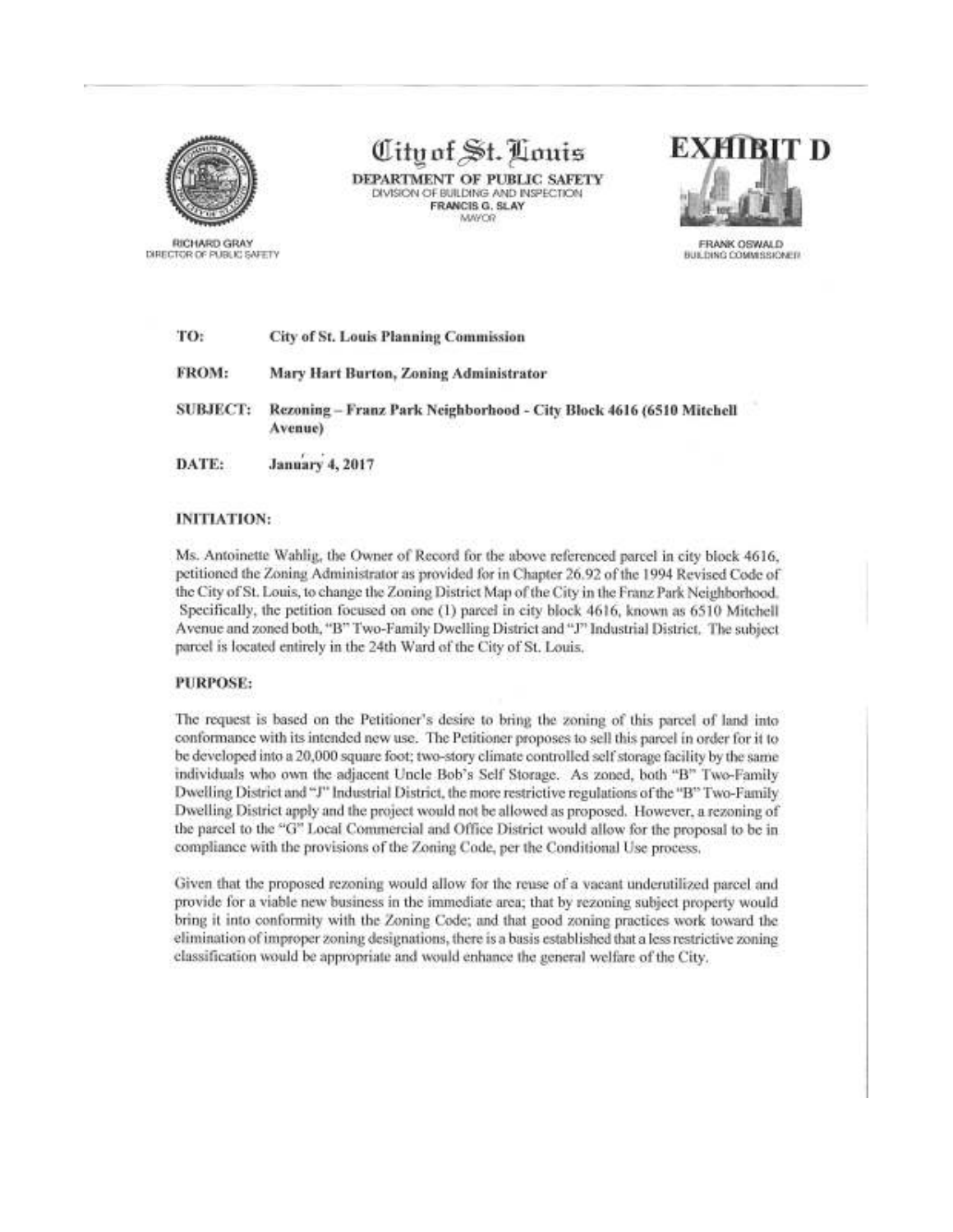## RECOMMENDATION:

It is the recommendation of the Zoning Administrator that the subject parcel in City Block 4616 (6510 Mitchell Avenue) be rezoned to the "G" Local Commercial and Office District only.

cc: Alderwoman Scott Ogilvie, 24th Ward Frank Oswald, Building Commissioner

Building Safety is NO Accident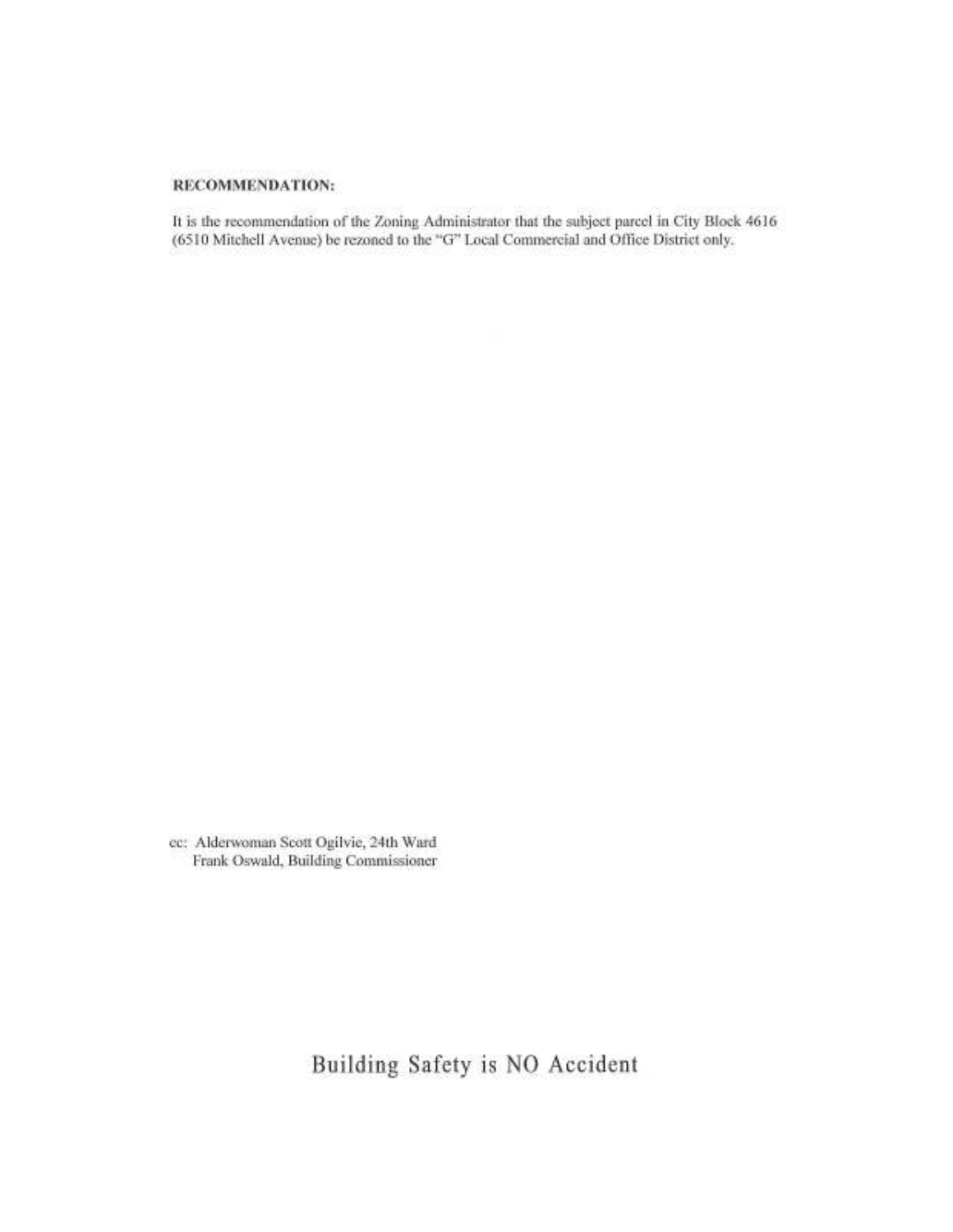## Exhibit "E"

# Photos of Rezoning Site in City Block 4616

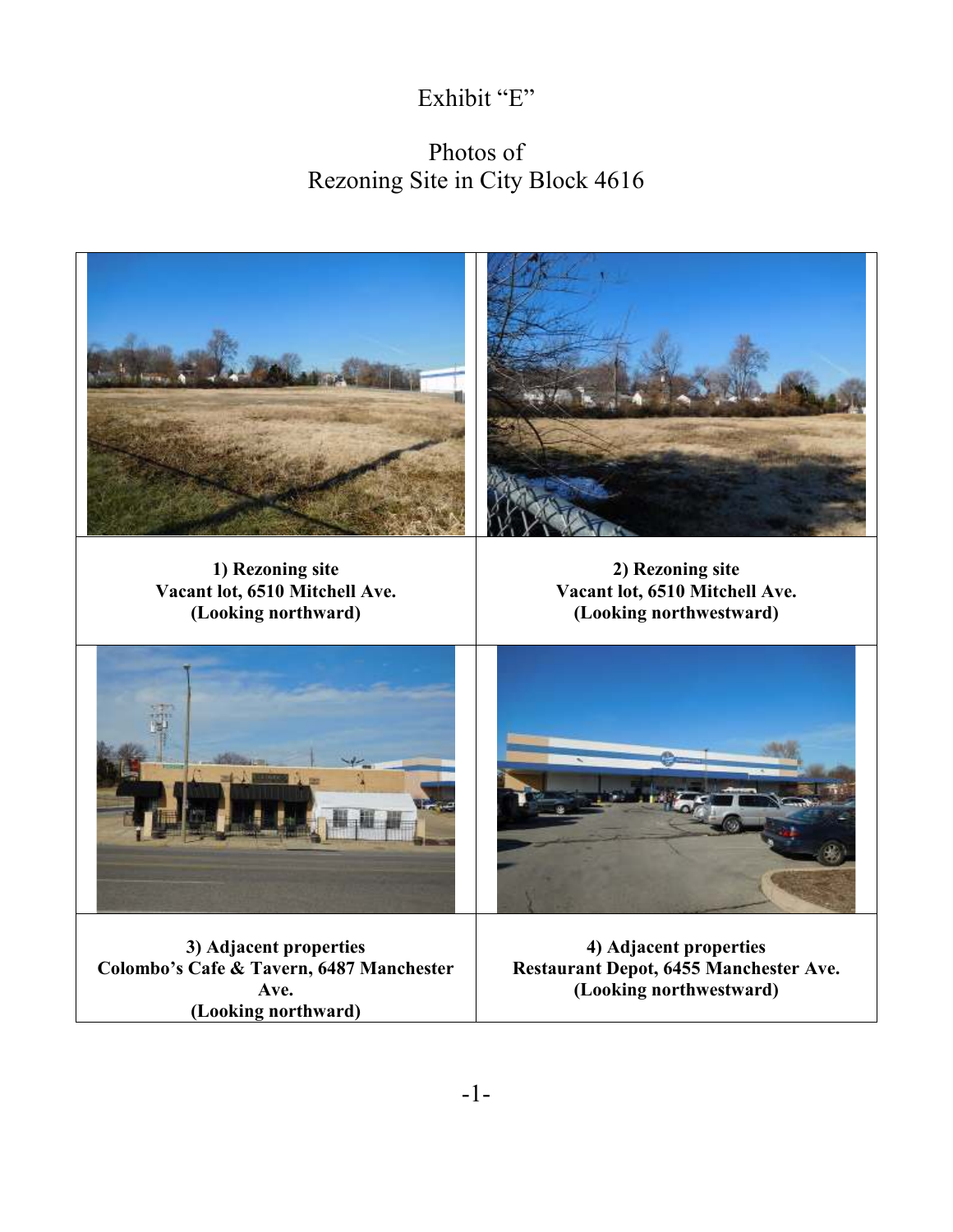# Exhibit "E"

## Photos of Rezoning Site in City Block 4616



**(Looking northward)** 

**Life Storage, 6557 Manchester Ave. (Looking northward)**